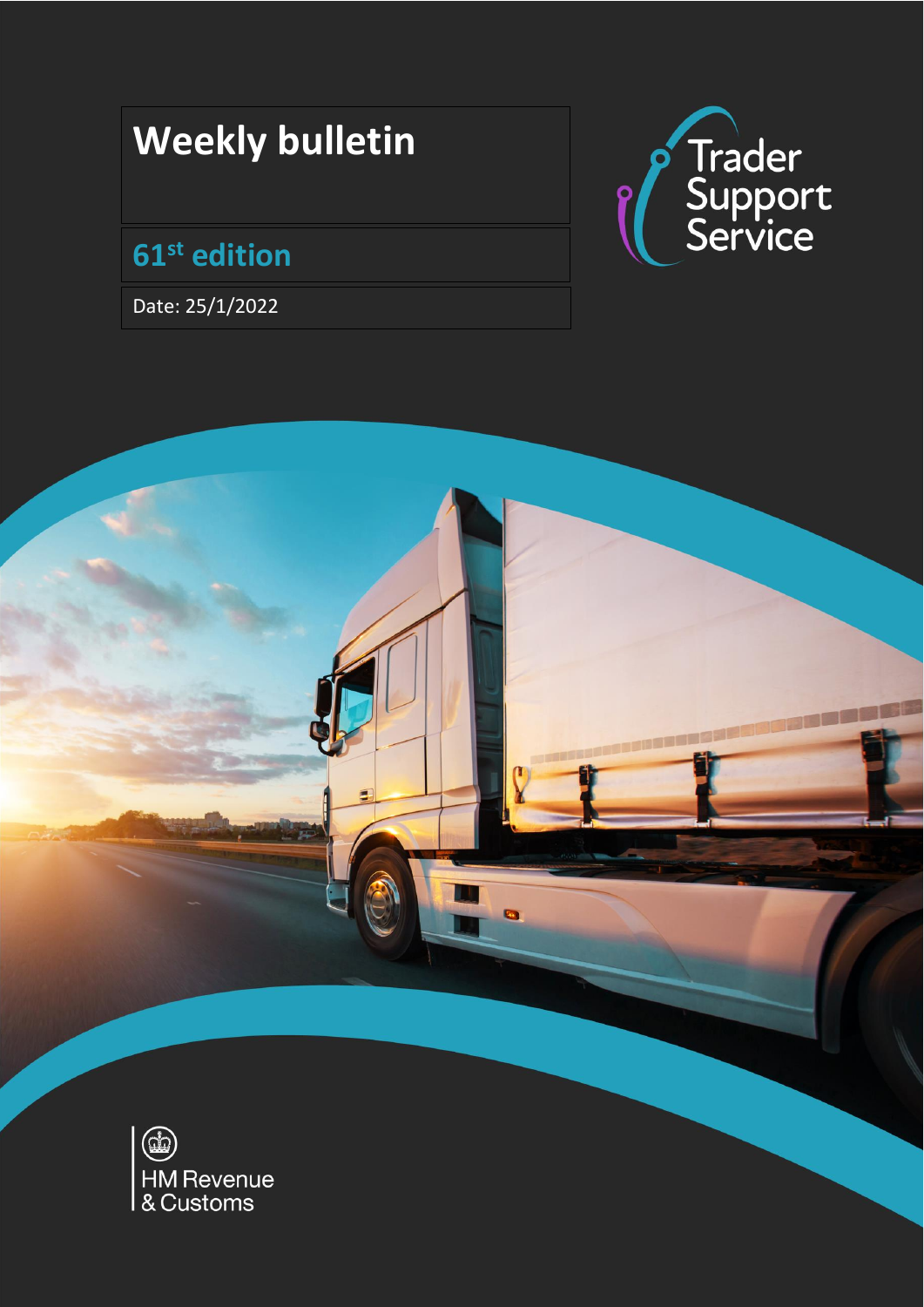

## **Trader Support Service (TSS)**

**Weekly bulletin: Key updates to support you**

## **Contents**

- Outage notification
- New TSS features and NICTA updates to improve service for traders
- Reminder to register to a new series of 'Ask the expert' events across January and February
- New TSS Survey
- Together we can improve HMRC Services
- Update to Customs Controls
- Apply to the UK Trader Scheme for goods not 'at risk' of moving to the EU
- Apply for and use your own Duty Deferment Account (DDA)

## **TSS in numbers**

#### **43,945**

The number of businesses now registered on TSS, with over 18,956 signing up since 1 January 2021.

#### **486,266**

The total number of reported goods movements created by TSS since 1 January 2021, involving over 1,706,493 consignments.

#### **85,485**

The total number of inbound calls to TSS since 1 January 2021, with over 261,932 outbound calls to support traders.

**www.tradersupportservice.co.uk**

Copyright © 2021 Trader Support Service. All rights Reserved.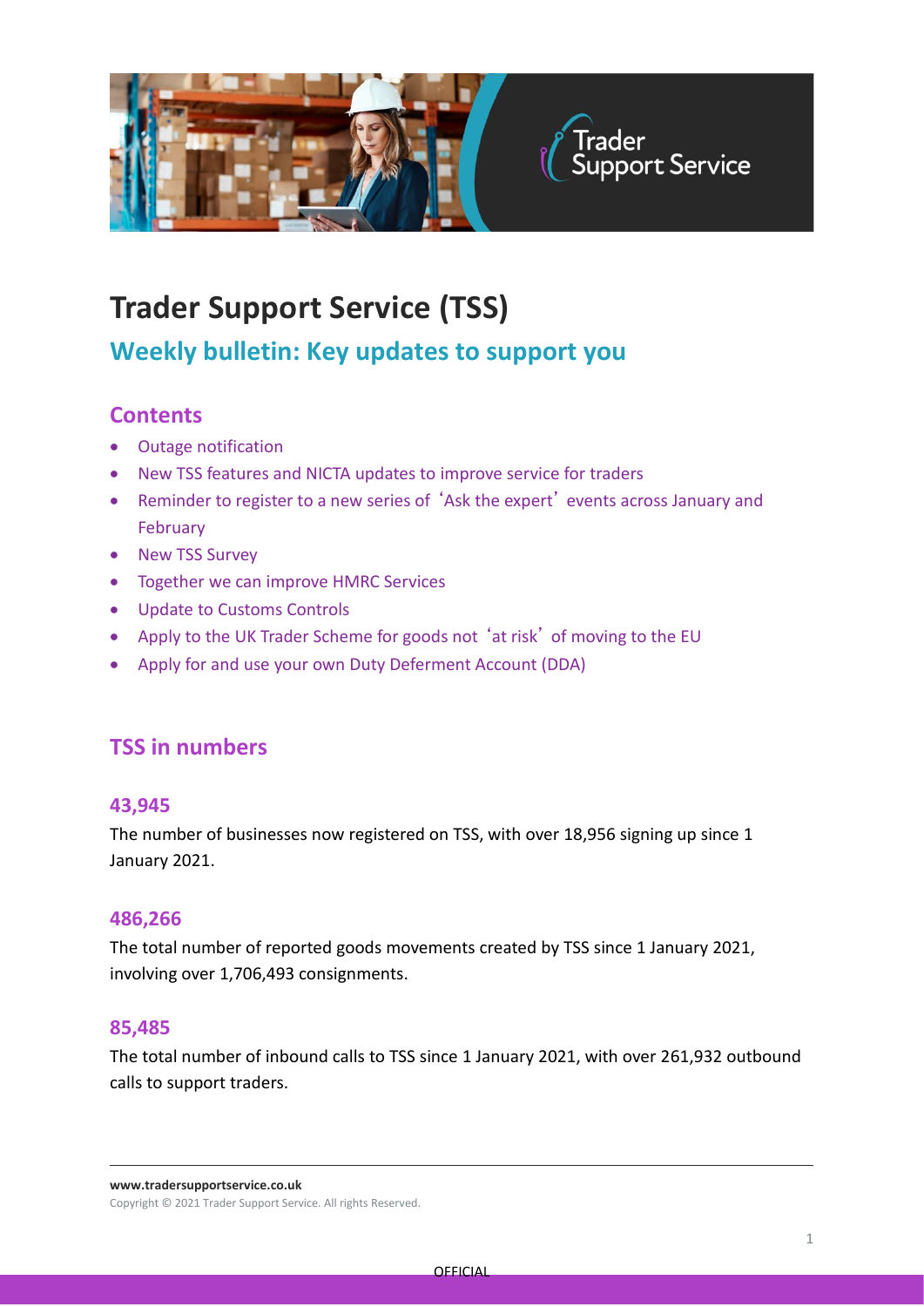

#### **Outage notification:**

As part of our ongoing IT improvements, essential maintenance of back-end systems will be carried out for 7.5 hours from **9:30pm Saturday 29 January 2022 to 5:00am Sunday 30 January 2022**.

#### **Impact:**

- This will impact the Goods Vehicle Movement Service (GVMS)
	- o It will not be possible to create Goods Movement References (GMRs) or make amendments or updates to GMRs which include any CDS declarations during this downtime (9:30pm Saturday 29 January to 5:00am Sunday 30 January)
- It will not be possible to submit declarations during this time

#### **GVMS Impact - Haulier steps to take:**

- Please ensure you have completed all your GVMS related actions **prior to 9:30pm** on Saturday 29 January 2022

We have informed carriers about the steps to take and apologise for any inconvenience caused.

You can find out about downtime and technical issues with HMRC services via [GOV.UK.](https://eur03.safelinks.protection.outlook.com/?url=https%3A%2F%2Fwww.gov.uk%2Fgovernment%2Fcollections%2Fhm-revenue-and-customs-service-availability-and-issues&data=04%7C01%7Cjanette.wilson1%40hmrc.gov.uk%7Ca1e0bbc366104cd9375408d9dff5461d%7Cac52f73cfd1a4a9a8e7a4a248f3139e1%7C0%7C0%7C637787066792027267%7CUnknown%7CTWFpbGZsb3d8eyJWIjoiMC4wLjAwMDAiLCJQIjoiV2luMzIiLCJBTiI6Ik1haWwiLCJXVCI6Mn0%3D%7C3000&sdata=TXPnOel%2F2Y%2B00tzoWbfX7HuIFhjnguum%2F7qK147%2BikY%3D&reserved=0)

### **Updates to TSS and NICTA to improve service for traders**

TSS has been updated with new features improving the service and support traders completing declarations when moving goods into Northern Ireland (NI).

#### **ENS validation for controlled goods movements**

• On 25 January 2022, new functionality was added to TSS for controlled goods under the simplified journey to ensure that all required information is provided prior to submission of the Entry Summary (ENS) declaration

**www.tradersupportservice.co.uk**

Copyright © 2021 Trader Support Service. All rights Reserved.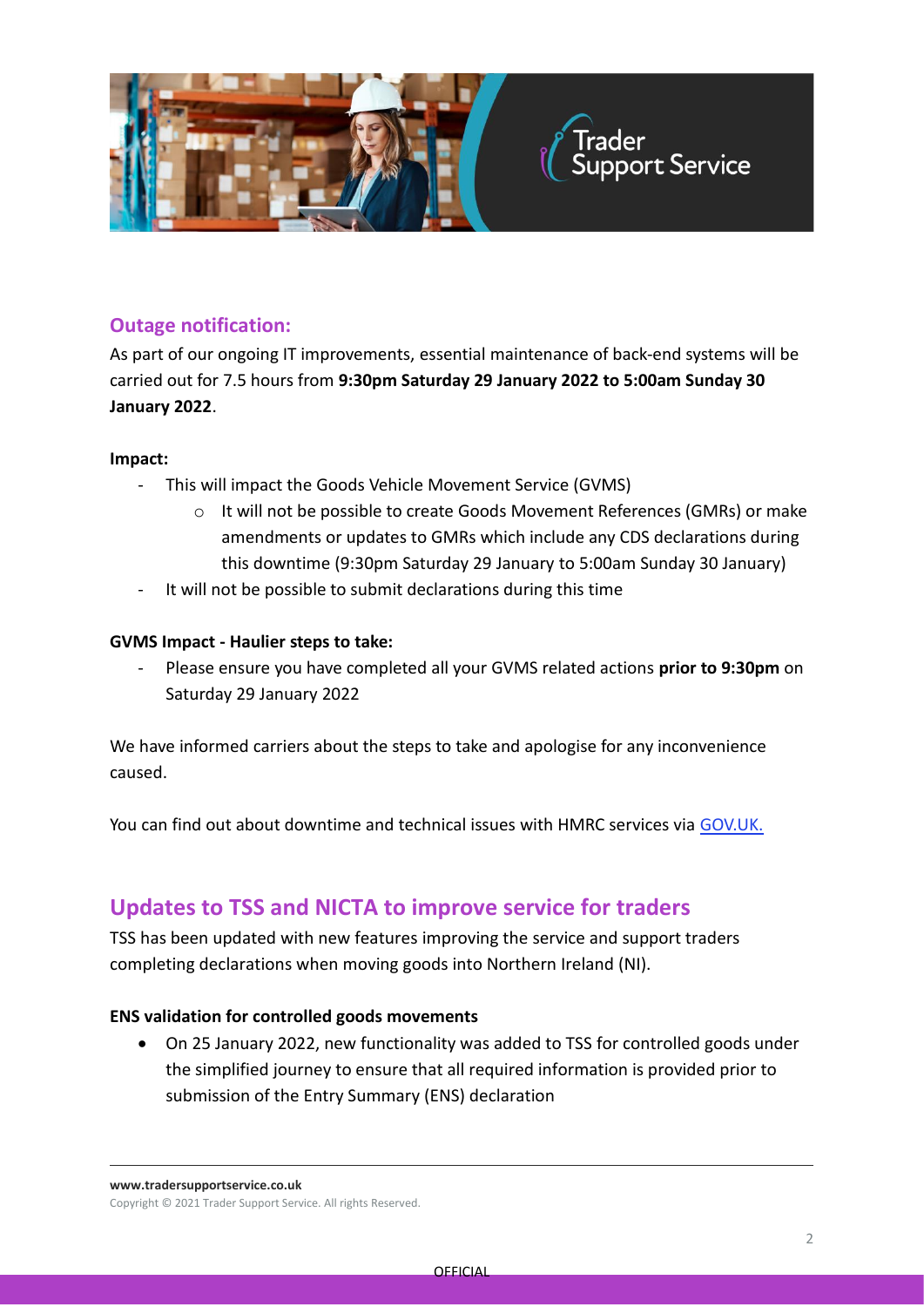

- If any of the information is missing, you will see an error message on the screen and you will be prompted to enter the missing data before successfully submitting your **ENS**
- The benefit is to reduce the number of errors being made and make it easier for you to identify any missing information for controlled goods movements
- For any mixed consignments of controlled and non-controlled goods, you will need to supply full line level details for all goods (including non-controlled)
	- $\circ$  You may find it easier to create separate consignments for controlled and non-controlled goods

#### **ENS User Guides consolidated on NICTA**

- The 'Standard Process' and 'Consignment First ENS Declaration' guides have been consolidated into one guide called '[ENS Step-by-step guide: Standard Process and](https://www.nicustomstradeacademy.co.uk/pdf/ens-user-guide/)  [Consignment First Process](https://www.nicustomstradeacademy.co.uk/pdf/ens-user-guide/)'
- This will provide you with a one-stop-shop for any support or questions on ENS declarations whether using the standard process or consignment first

#### **Live animal movements**

- The guide on '[Live Animal Movements to Northern Ireland](https://www.nicustomstradeacademy.co.uk/pdf/live-animal-movements/)' has been updated with more detailed guidance for movements into Northern Ireland from Rest of World (RoW) countries and from the EU via the GB land bridge
- The new sections outline the points of entry through which live animals must enter as well as the pre- and post-arrival procedures

## **Reminder to register to a new series of 'Ask the expert' events across January and February**

To support you in completing your supplementary declarations, we will be running interactive Q&A sessions with small groups across January and February, allowing you to put your more complex queries to our customs and trade experts.

Click on the dates below to register for attendance.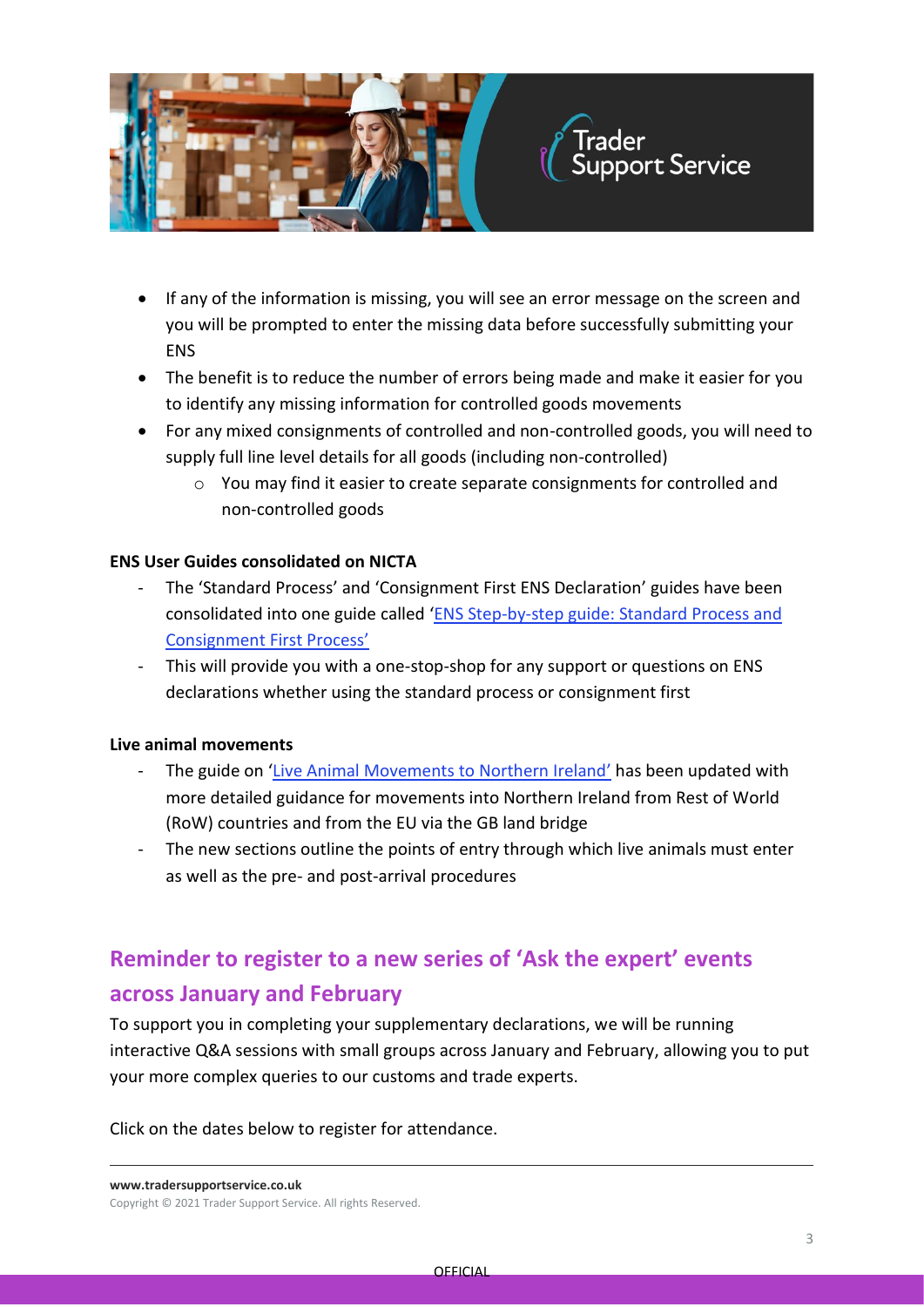

- **Having issues with setting up your (Application Programming Interface) API?**
	- $\circ$  Join us for an hour on [8 February](https://attendee.gotowebinar.com/register/1255772441491054092)
- **Having trouble with movements under a customs special procedure?**
	- $\circ$  Join us for an hour on [9 February](https://attendee.gotowebinar.com/register/7746438069880681487)
- **Are your declarations stuck in Trader Input Required (TIR), with errors, draft or payment pending?**
	- $\circ$  Join us for an hour on [10 February](https://attendee.gotowebinar.com/register/5852984488850435599)

We look forwarding to seeing you!

## **TSS survey reminder**

As a registered user of the Trader Support Service, you will have received an email this week asking for your input on the service we provide to your business.

[Click here](https://www.surveys.online/jfe/form/SV_40yBuImUpIv5ygC) to answer a very short multiple-choice survey which should take not more than two to three minutes to complete.

Alternatively, the survey can also be accessed by copying and pasting the following address into your web browser: [https://www.surveys.online/jfe/form/SV\\_40yBuImUpIv5ygC](https://www.surveys.online/jfe/form/SV_40yBuImUpIv5ygC)

## **Together we can improve HMRC services**

We want to improve the HMRC services you use but can only do this with your help. We would especially like to chat with sole traders or businesses with fewer than 50 employees that are based in:

- NI and import from GB or another non-EU country
- NI and export to a non-EU country other than GB
- GB or another non-EU country, and export to NI

**www.tradersupportservice.co.uk**

Copyright © 2021 Trader Support Service. All rights Reserved.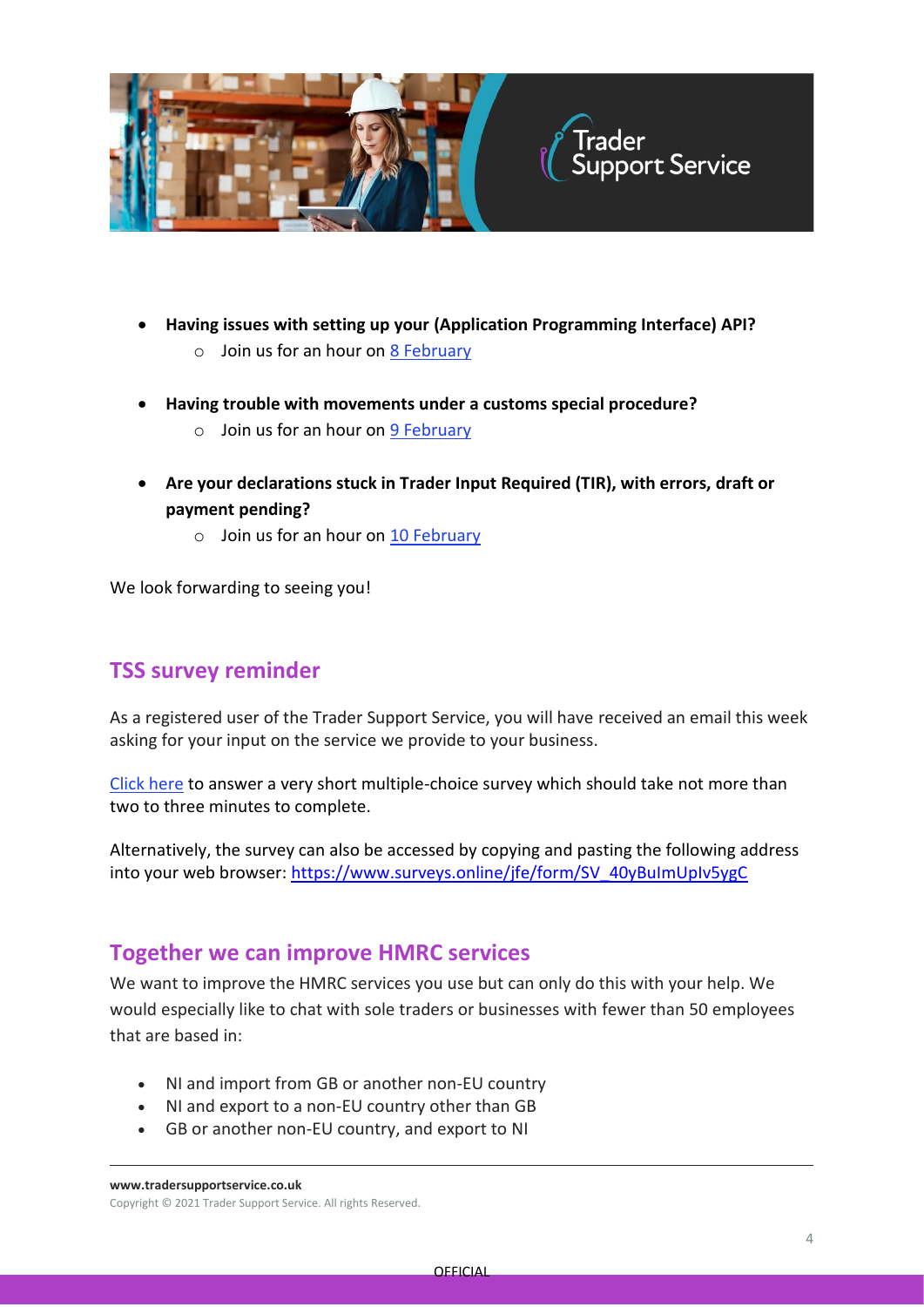

Please provide your details [here.](https://forms.office.com/r/FYHVVrSK51)

## **Apply to the UK Trader Scheme for goods not 'at risk' of moving to the EU**

If you are moving goods from GB to NI and those goods are to remain in NI, you should declare your goods not 'at risk' of moving into the EU to avoid becoming subject to EU import duty. To do this you will need to become authorised under the UK Trader Scheme (UKTS).

To review the eligibility criteria, and to make an application, [visit the UK Trader Scheme](https://www.gov.uk/guidance/apply-for-authorisation-for-the-uk-trader-scheme-if-you-bring-goods-into-northern-ireland)  [page on gov.uk.](https://www.gov.uk/guidance/apply-for-authorisation-for-the-uk-trader-scheme-if-you-bring-goods-into-northern-ireland) We recommended that you allow sufficient time for the application process and apply at least a month before you intend to move your goods.

Some key points to consider:

- You should be moving goods from GB to NI, with your goods for sale to, or for final use by end consumers located in the UK
- You will need to demonstrate that your goods are:
	- o Not 'at risk' of moving to the EU by being able to show records, systems, controls and evidence of your GB to NI movements
	- o For sale to, or provided for final use by, end consumers located in the UK
- You must meet the [qualification criteria](https://www.gov.uk/guidance/apply-for-authorisation-for-the-uk-trader-scheme-if-you-bring-goods-into-northern-ireland) for the scheme

For further information about how to apply click [here.](https://www.gov.uk/guidance/apply-for-authorisation-for-the-uk-trader-scheme-if-you-bring-goods-into-northern-ireland)

## **Apply for and use your own Duty Deferment Account (DDA)**

Using your own DDA account allows you to delay paying most customs or tax charges when you import goods or release goods from an excise warehouse.

Both traders and agents/intermediaries can apply for a DDA.